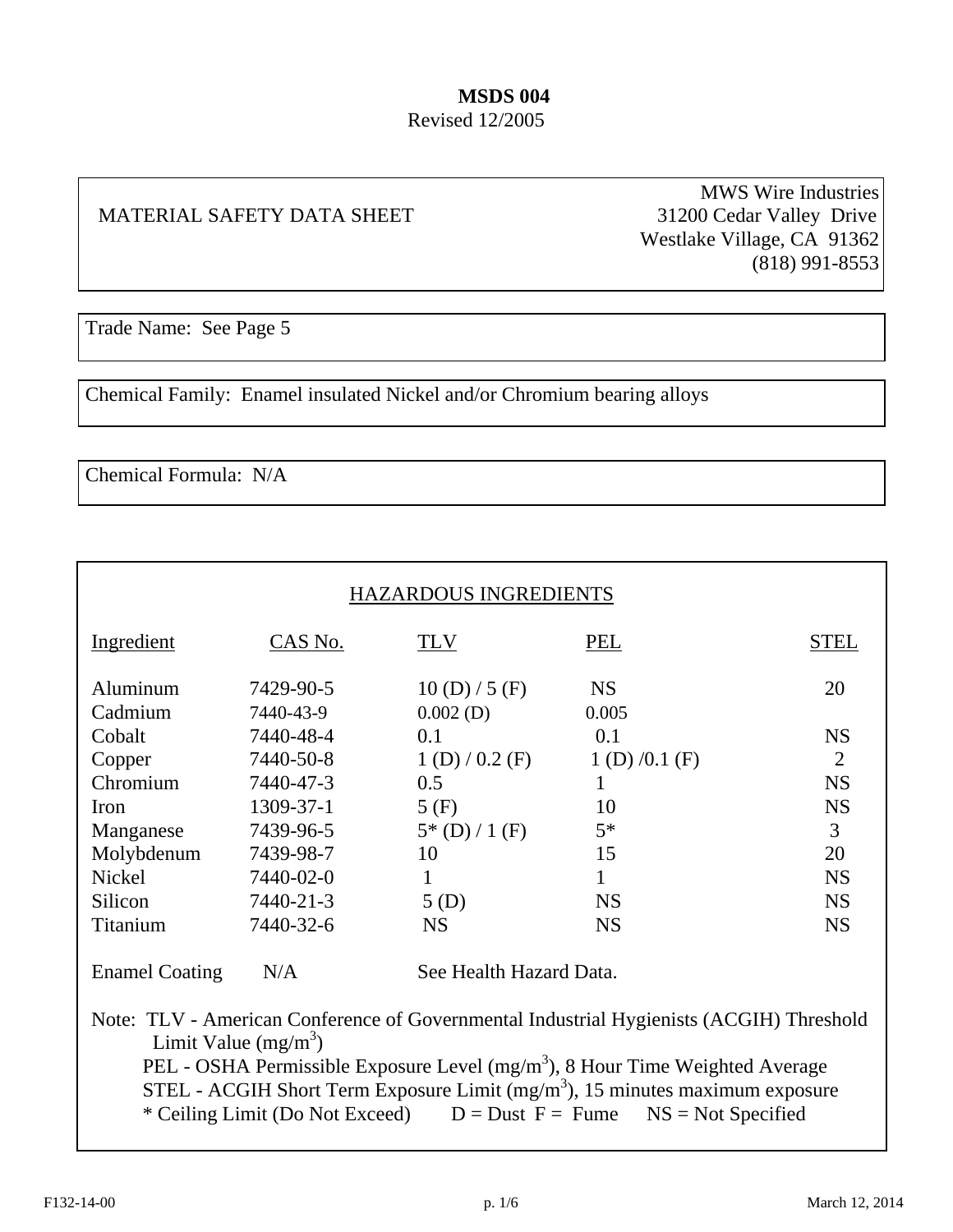### PHYSICAL DATA

 Boiling Point: NA Vapor Pressure: NA Vapor Density: NA % Volatile: NA Evaporation Rate: NA Solubility in H<sub>2</sub>0: Insoluble Specific Gravity & Melting Temperature: See Page 5 Appearance & Odor: Solid with no odor to mild phenol odor. Color varies with coating type. Basic colors are red, brown, green and amber.

## FIRE & EXPLOSION DATA

Flash Point: NA Fire or Explosion Hazard: NA HMIS Flammability Rating: 1

 Note: Alloys are nonflammable, although sparks from welding may ignite nearby flammable or combustible materials. Enamel coatings may produce toxic fumes if exposed to high temperatures. Use extinguishing media suitable for surrounding materials. Fire fighters should use self-contained breathing apparatus as deemed necessary.

# HEALTH HAZARD DATA

#### **This Product Poses No Health Hazard As Shipped.**

 HMIS Health Rating: 3 (This rating is based on heating or burning the film insulation which may evolve combustion by-products that are toxic. Refer to the information in this section).

 Fine powders, granules and fumes from insulation stripping, welding or other abrasive operations may pose a health hazard. When burned, soldered or hot-staked, insulation coatings may give off hazardous decomposition products that may include isocyanates such as Toluene Diisocyanate. Some individuals can develop sensitivity to isocyanates. Use with adequate local exhaust to prevent irritation and maintain isocyanate concentration below the OSHA ceiling limit of 20 parts

per billion.

#### Effects of Overexposure:

 Short Term: Dusts and fumes irritate the eyes, nose and throat. Symptoms may include cough, metallic taste in mouth, fever, fatigue and nausea.

 Long Term: Watering of the eyes, headaches, difficulty in breathing, coughing, severe chest pains, and in acute cases, lung disease, lung fibrosis, pneumoconiosis or neurological damage. Prolonged skin contact with nickel may sensitize the skin and produce a rash.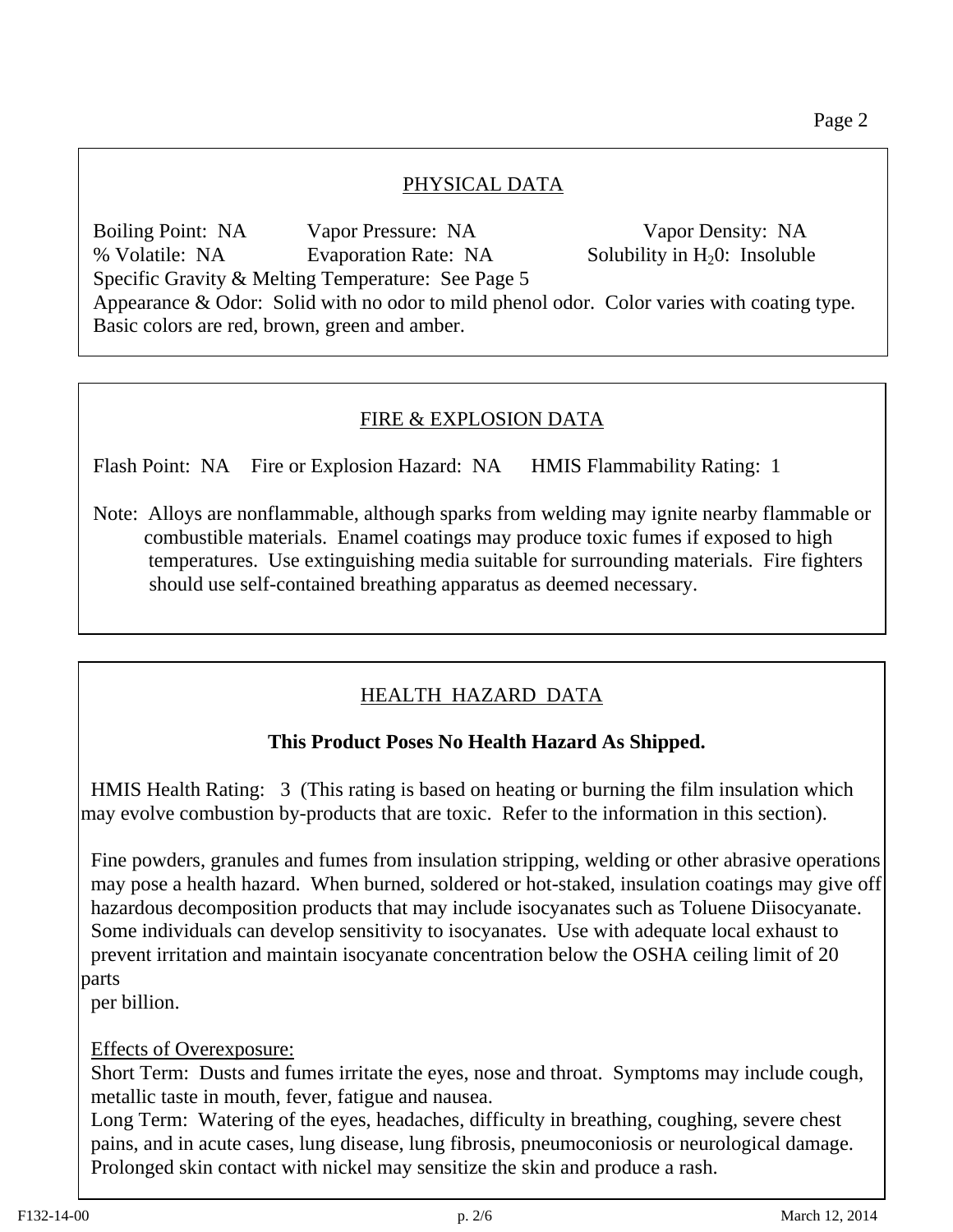## HEALTH HAZARD DATA (cont.)

Emergency First Aid Procedure:

 In case of fume inhalation, remove from exposure and consult a physician. In case of eye contact, flush with large amounts of water for at least fifteen minutes. Seek medical attention.

In case of ingestion, seek immediate medical attention.

 NICKEL AND CHROMIUM HAVE BEEN LISTED BY EITHER THE INTERNATIONAL AGENCY FOR CANCER RESEARCH (IACR) MONOGRAPH OR THE NATIONAL TOXICOLOGY PROGRAM (NTP) ANNUAL REPORTS AS POTENTIAL CARCINOGENS.

# REACTIVITY DATA

HMIS Reactivity Rating: 0

 Stability: Stable. Further processing such as grinding or welding can generate various metallic oxides, complex metallic compounds and gases such as carbon monoxide, ozone and nitrogen.

 Hazardous Decomposition Product: When subjected to temperatures in excess of 200° C, toxic fumes may be evolved from insulation coatings. Refer to Health Hazard Data.

# SPILL, LEAK, DISPOSAL PROCEDURES

 Scrap metal may have reclamation value. Where this is not practical it may be disposed in accordance with local, state and federal regulations, which may require specific packaging, labeling, transportation and disposal procedures.

 In solid form these materials pose no special cleanup problems. If material is in powdered or dust form, clean up should be conducted to minimize generation of airborne powder and dust to avoid contamination of air and water.

 If greater than one pound of metal dust or powder is released into the environment, report the spill immediately to the National Response Center at (800) 424-8802.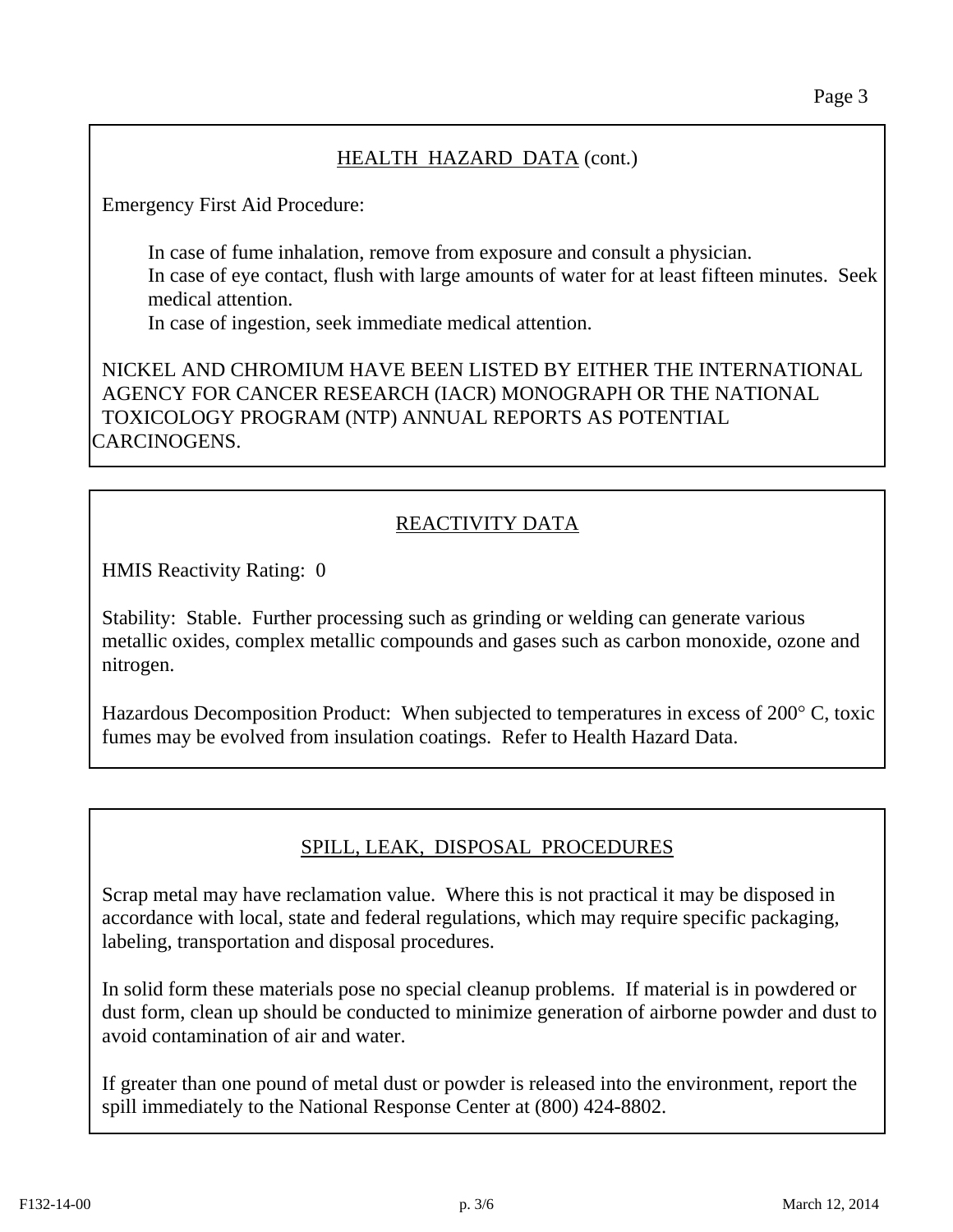# SARA TITLE III SECTION 313

 Products listed in this material safety data sheet contain toxic chemicals subject to the reporting requirements of Section 313 of Title III of the Superfund Amendment and Reauthorization Act of 1986 and 40 CFR Part 372 of the Federal Register. Additional information can be obtained from the Emergency Planning and Community Right-To-Know Hotline, U.S. EPA, at (800) 535-0202.

### CALIFORNIA PROPOSITION 65 WARNING

 Nickel and Chromium are known by the State of California to cause cancer, birth defects or other reproductive harm. See preceding data for health hazard information.

#### EC RoHS DIRECTIVE COMPLIANCE

The products listed on pages 4 and 5 of this MSDS are in compliance with Directive 2002/95/EC of the European Parliament and of the Council of 27 January 2003 on the restriction of the use of certain hazardous substances in electrical and electronic equipment. Chromium contained in these products is chromium metal, not hexavalent chromium. There may be trace lead content ranging from zero to 200 ppm, below the RoHS threshold of 1000 ppm for lead.

# SPECIAL PROTECTION

 Wear safety glasses when the risk of eye injury is present, particularly during machining, grinding, welding, powder handling, etc. Gloves and other protective equipment may be required during handling operations as appropriate to the circumstances of exposure.

 Use with adequate ventilation to meet the exposure limits, to prevent irritation and to maintain isocyanate exposure below 20 parts per billion. If these limits are exceeded, use NIOSH approved respiratory protection based on airborne contaminants present.

 Burning, soldering or hot staking should be done under a fume hood with adequate exhaust that pulls fumes away from the individual.

.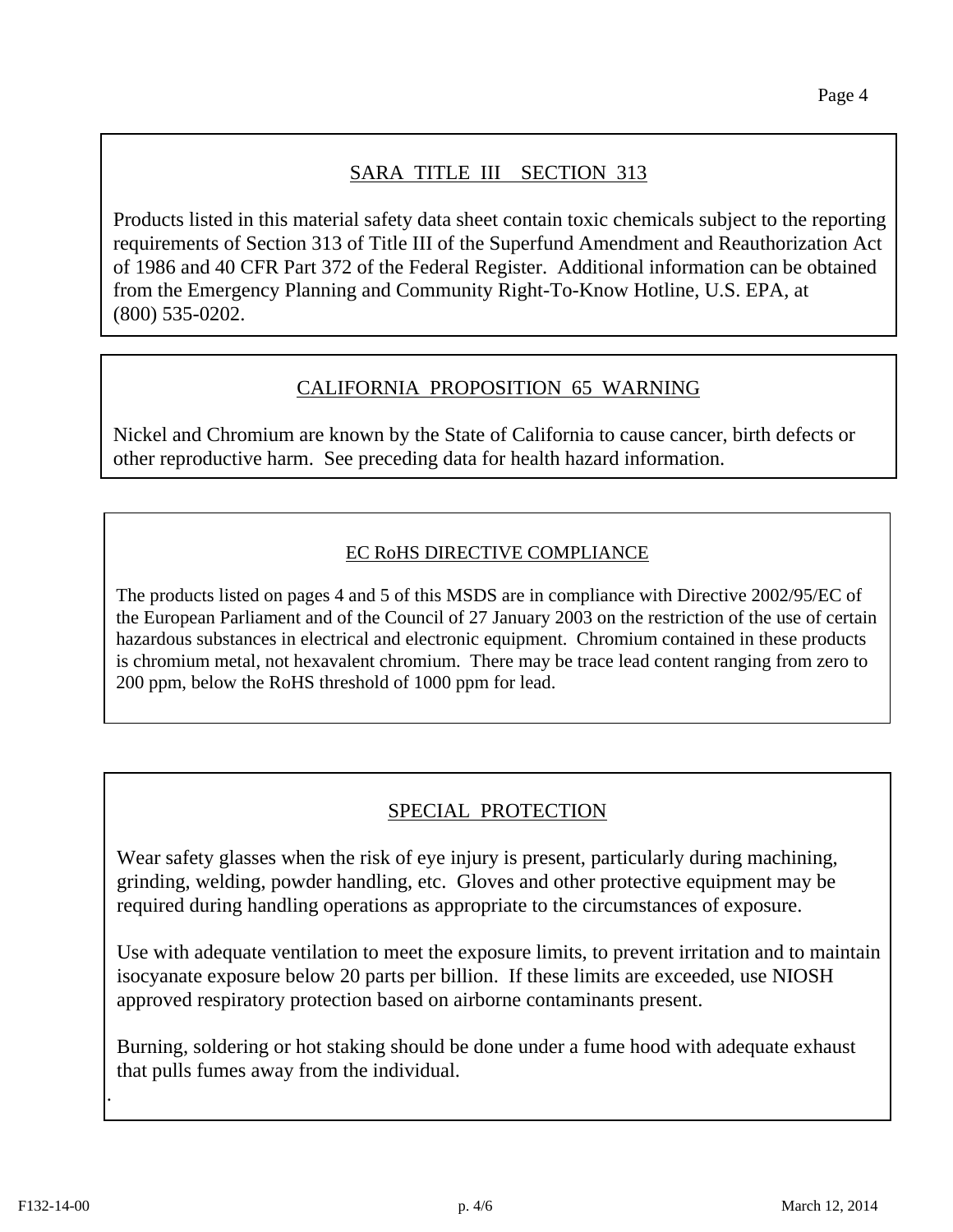## SPECIAL PRECAUTIONS

 When welding, melting, casting, grinding, sanding or otherwise abrading the surface of nickel chromium alloys in a manner which generates finely divided particles, an exposure to airborne nickel or chromium in excess of the occupational standard can occur. Use with adequate ventilation to meet listed exposure limits. Processes generating airborne nickel or chromium must be air sampled to determine exposure levels. Where exposure data indicate, medical surveillance should be conducted.

D.O.T. Shipping Name: Not regulated Hazard Class: NA

MWS has attempted to provide current, accurate information in this data sheet, however MWS makes no representations regarding the accuracy or completeness of the information and assumes no liability for any loss, damage or injury of any kind which may arise out of the use or reliance on the information by any person. Contact person: Ken Goss, (818) 991-8553.

|                            |                                      | <b>SPECIFIC</b> | <b>MELTING</b> |
|----------------------------|--------------------------------------|-----------------|----------------|
| <b>ALLOY NAME</b>          | <b>COMPOSITION</b>                   | <b>GRAVITY</b>  | <b>TEMP °C</b> |
| <b>MWS 875</b>             | 22.5 Cr, 5.5 Al, .5 Si, .1 C, bal Fe | 7.10            | 1520           |
| <b>MWS 800</b>             | 75 Ni, 20 Cr, 2.5 Al, 2.5 Cu         | 8.10            | 1350           |
| <b>MWS 675</b>             | 61 Ni, 15 Cr, balance Fe             | 8.247           | 1350           |
| <b>MWS 650</b>             | 80 Ni, 20 Cr                         | 8.412           | 1400           |
| <b>Stainless Steel 302</b> | 18 Cr, 9 Ni, bal Fe                  | 7.90            | 1421           |
| <b>Stainless Steel 304</b> | 18.5 Cr, 9.5 Ni,                     | 7.90            | 1454           |
| <b>Stainless Steel 316</b> | 17 Cr, 12 Ni, 2.3 Mo, bal Fe         | 7.90            | 1399           |
| Stainless Steel 17-7 PH    | 17 Cr, 7 Ni, 1.1 Al, bal Fe          | 7.81            | No data        |
| <b>Stainless Steel 321</b> | 18 Cr, 11 Ni, .4 Ti, bal Fe          | 7.90            | 1427           |
| Alloy 42                   | 42 Ni, bal Fe                        | 8.10            | 1425           |
| Alloy 52                   | 50 Ni, bal Fe                        | 8.25            | 1425           |
| <b>MWS 294</b>             | 55 Cu, 45 Ni                         | 8.90            | 1210           |
| <b>MWS 294R</b>            | 29 Ni, 17 Co, bal Cu                 | 8.36            | 1450           |
| Manganin                   | 13 Mn, 4 Ni, bal Cu                  | 8.192           | 1020           |
| <b>MWS 180</b>             | 22 Ni, bal Cu                        | 8.90            | 1100           |
| <b>MWS 120</b>             | 70 Ni, bal Fe                        | 8.46            | 1425           |
| <b>MWS 90</b>              | 12 Ni, bal Fe                        | 8.90            | 1100           |
| <b>MWS 60</b>              | 6 Ni, bal Cu                         | 8.90            | 1100           |
| <b>MWS 30</b>              | 2 Ni, bal Cu                         | 8.90            | 1100           |
| Nickel 200                 | 99.5 Ni                              | 8.90            | 1446           |
| Nickel 205                 | 99.5 Ni                              | 8.90            | 1446           |
| Nickel 270                 | 99.98 Ni                             | 8.90            | 1454           |